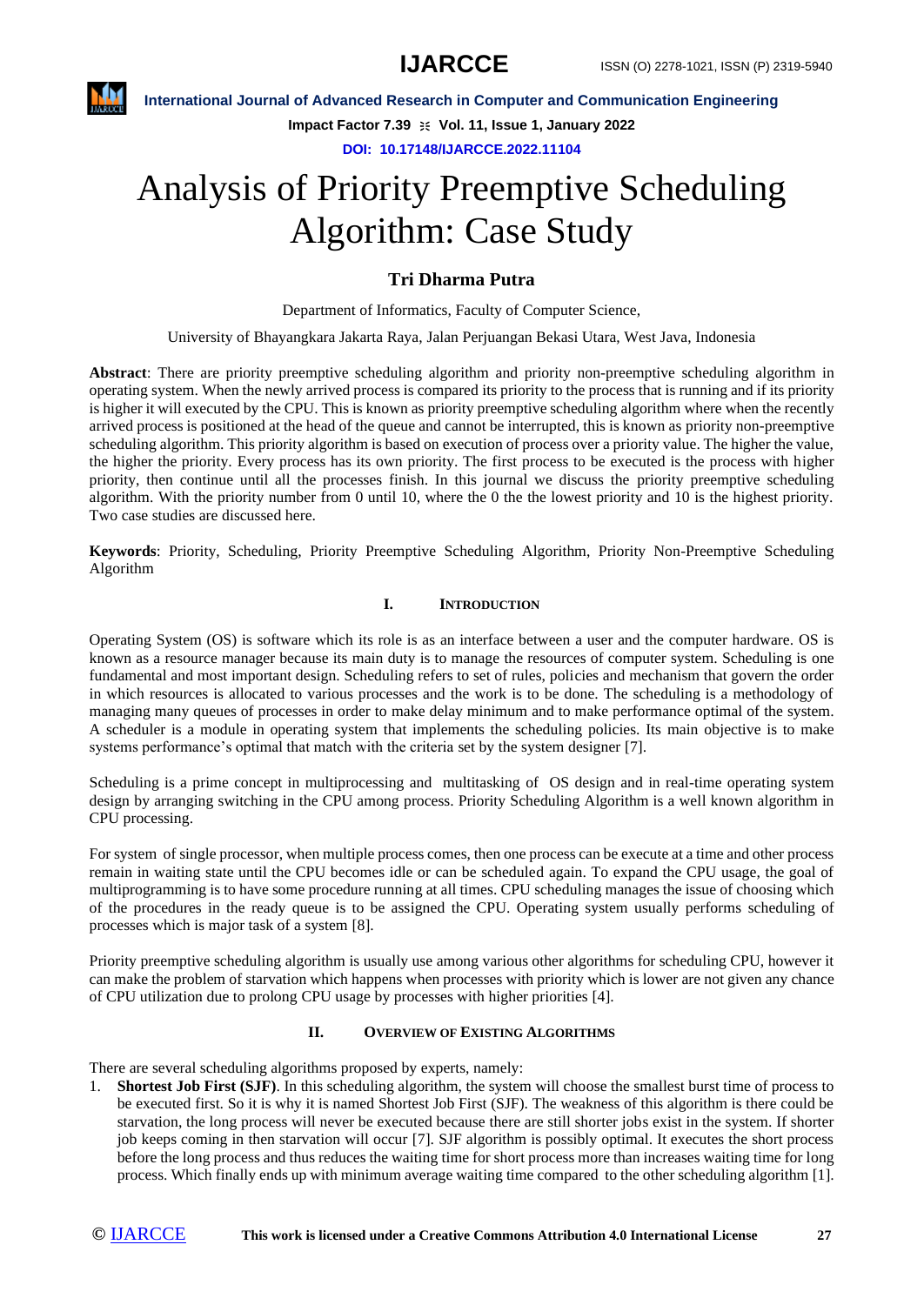

**International Journal of Advanced Research in Computer and Communication Engineering**

**Impact Factor 7.39**  $\div$  **Vol. 11, Issue 1, January 2022** 

#### **DOI: 10.17148/IJARCCE.2022.11104**

- 2. **First Come First Serve (FCFS).** The process which arrives first will be executed first. This algorithm sometimes is called First In First Out (FIFO). This is the simplest scheduling algorithm. While the processes in the ready queue will occupy the CPU in the order of their arrival to the ready queue. The process which enters first in the ready queue will occupy the CPU first and the process which enters afterwards will occupy CPU sequentially in the arrival order. This scheduling algorithm is non-preemptive. Once the process get allocated the CPU it will not leave the CPU until it get terminated. In this algorithm the ready queue is implemented using FIFO list. The newly arrival processes are added to the rear end and the CPU is allocated to a process at front end or head. The drawback in this algorithm is the high average waiting time [6] [10] [3].
- 3. **Round Robin (RR)**. Round robin algorithm is a real-time scheduling algorithm in operating system. The RR CPU scheduling algorithm is cited as standard RR and it is a preemptive type that allocates a slice of time named TQ which stands for time quantum for every process in ready queue. Whenever TQ completes the current process is preempted and put in the rear of ready queue. RR is usually applied in real-time and time-sharing operating system because it provides every process an average share of time to utilize the CPU and gives a small responds time. Moreover, the standard RR algorithm has many weaknesses such as small throughput and big turnaround time as well as the bit waiting time and also huge context switches number [3]. Dynamic time slice is one solution to find the effective algorithm running in the system. The intelligent time slice (quantum) for round robin architecture for real time operating systems is a modified version of simple round robin scheduling [11].
- 4. **Priority Scheduling**. For Priority Scheduling, the basic idea is straightforward, each process is assigned a priority. Priority processes which are equal are scheduled in FCFS order. SJF is one example. SJF has the same idea as Priority Scheduling. Namely, the longer the burst of CPU, then it makes the lower the priority and the smaller the burst time, the higher the priority. Priority can be defined internally or externally. Internally defined priorities use some measurable quantities or qualities to computer priority of a process [7]. Priority scheduling algorithm manages processes in its queue based on its priority. Something else that gives priority on running state is preemption [5].

#### **III.** ORGANIZATION STRUCTURE

This journal divides into six chapters. The first chapter is introduction. Here we discussed the story behind the scheduling algorithms in operating system. In the second chapter we discuss the overview of existing algorithms, Discussion about algorithm like shortest job first, first come first serve, round robin and priority algorithm in general. The third chapter is about organization structure of this journal. The fourth chapter is about priority preemptive scheduling algorithm in detail, Chapter five is about case study analysis for priority scheduling algorithm. We discuss two case studies and the calculation of average turnaround time and average waiting time. The last chapter is conclusion.

#### **IV. PREEMPTIVE PRIORITY SCHEDULING ALGORITHM**

Let we start with priority scheduling algorithm. Every process has a priority and the CPU is allocated based on the highest priority. The important of any process is based on a range of values. Any process entering the ready queue will be allocated its importance based on priority. This priority value defined the decision of allocating the CPU to a process in a way that the process with high value of priority will occupy the CPU first or next. There are two version, one is preemptive, another one is non-preemptive. We will discuss the preemptive one.

In this algorithm, the higher the value of the priority, the higher the priority. Let's say the priority is 3 compared with priority 1, so the priority 3 will get the CPU first, since its priority is higher. And in the preemptive system, the process can be interrupted by a new process in ready queue if the new process has higher priority than the running one. Starvation can occur in this system if the value of priority is always higher than the one in the waiting queue.

Processes with the same priority are executed based on FCFS. Priority can be defined based on time requirements, memory requirements of any other resources requirements [2]. Priority are indicated by some fixed range of numbers , such 0-7, in this analysis we use priority number from 1 to 5 [9].

#### **V. CASE STUDY ANALYSIS**

#### **5.1. Case Study 1**

Here we have four processes, in table 1, namely A, B, C, and D. Also given here different arrival times, with different priorities each.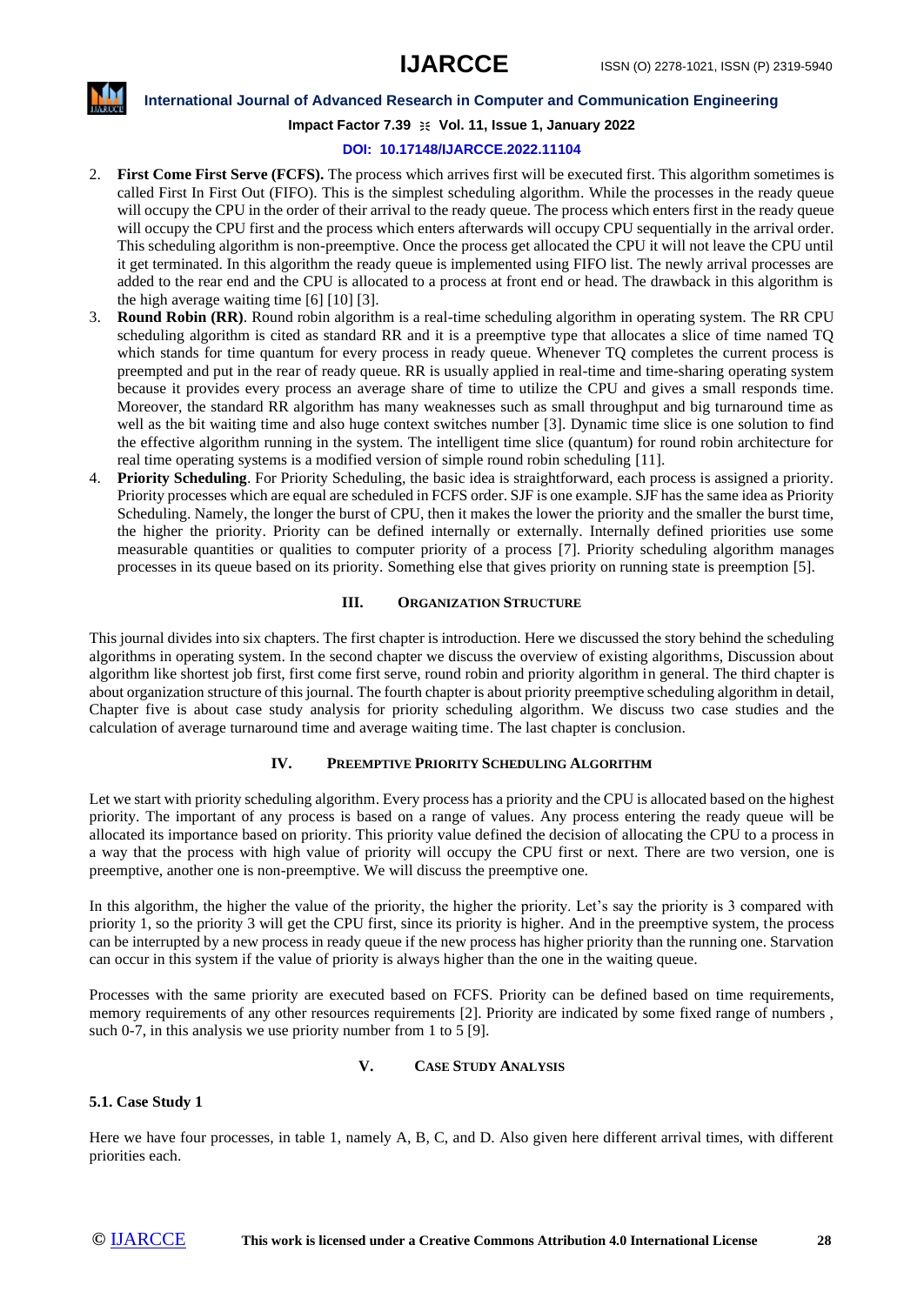## **IJARCCE**



#### **International Journal of Advanced Research in Computer and Communication Engineering**

**Impact Factor 7.39**  $\div$  **Vol. 11, Issue 1, January 2022** 

#### **DOI: 10.17148/IJARCCE.2022.11104**

TABLE 1. CASE STUDY 1

| Process | Arrival Time | <b>Burst Time</b> | Priority |
|---------|--------------|-------------------|----------|
|         |              |                   |          |
|         |              |                   |          |
|         |              |                   |          |
|         |              |                   |          |

Process A arrives at 0, with burst time 4 and priority 1, but it is interrupted at 1 by B with higher priorities, namely 3. Then B occupies the CPU for one milli second since C, at 2 with priority 4 interrupts B. C with priority 4 higher than B, then at 4 mili seconds, D interrupts C for 4 mili seconds since D has the highest priority, namely 5. Then C occupies CPU for 3 mili seconds since C has the higher priority than the rest. Then B for 2 mili seconds then finally A occupies CPU for 3 mili seconds.

Fig 1. Gantt Chart of Case Study 1

From the analysis above we have gantt chart as follows (16 miliseconds) as in fig 1 above. TABLE 2. CALCULATION OF AVERAGE TURNAROUND TIME AND AVERAGE WAITING TIME

| Process | Arrival Time | <b>Burst Time</b> | <b>Starting Time</b> | Finish Time | Turnaround    | <b>Waiting Time</b> |
|---------|--------------|-------------------|----------------------|-------------|---------------|---------------------|
|         |              |                   |                      |             | Time          |                     |
|         |              |                   |                      | 16          | $16-0=16$     | $13 - 1 = 12$       |
|         |              |                   |                      |             | $13 - 1 = 12$ | $11 - 2 = 9$        |
|         |              |                   |                      |             | $11 - 2 = 9$  | $8 - 4 = 4$         |
|         |              |                   |                      |             | $8 - 4 = 4$   |                     |
|         |              |                   |                      | average     | 10.25         | 6.25                |

From table above we get average turnaround time 10.25 and average waiting time 6.25.

#### **5.2. Case Study 2**

In this case study 2, table 3, we have four processes, namely A, B, C, and D. Also given here different arrival times, with different priorities each.

TABLE 3. CASE STUDY 2

| Process | Arrival Time | <b>Burst Time</b> | Priority |
|---------|--------------|-------------------|----------|
|         |              |                   |          |
|         |              |                   |          |
|         |              |                   |          |
|         |              |                   |          |

Process A arrives at 0, with burst time 5 and priority 1, then A is interrupted by B at 1 mili seconds since B has higher priority namely 3. After 2 mili seconds, C interrupted B at 3, for 1 mili second. C has higher priority namely 4 than B which is 3. D interrupts C at 4 with the highest priority, namely 5 occupies the CPU for 4 mili seconds, after that C occupies the system for 2 mili seconds since C has the highest priority than the rest in ready queue. Then B gets in for 1 mili second, Finally A occupies the CPU for 4 mili seconds.

|  | - R | י נון חו חובב |  | $\overline{D}$ |  | $\mathsf{A}$ |  |  |
|--|-----|---------------|--|----------------|--|--------------|--|--|
|  |     |               |  |                |  |              |  |  |

Fig 2. Gantt Chart of Case Study 2

From the analysis above we have gantt chart as follows (15 mili seconds) as figure 2 above. TABLE 4. CALCULATION OF AVERAGE TURNAROUND TIME AND AVERAGE WAITING TIME

|         | TADLE T. CALCOLATION OF INTERACE TUNNAROUND TIME AND INTERACE MATITING TIME |                   |                      |               |               |                     |  |  |  |  |  |
|---------|-----------------------------------------------------------------------------|-------------------|----------------------|---------------|---------------|---------------------|--|--|--|--|--|
| Process | Arrival Time                                                                | <b>Burst Time</b> | <b>Starting Time</b> | l Finish Time |               | <b>Waiting Time</b> |  |  |  |  |  |
|         |                                                                             |                   |                      |               | Time          |                     |  |  |  |  |  |
|         |                                                                             |                   |                      |               | $15-0=15$     | $11 - 1 = 10$       |  |  |  |  |  |
|         |                                                                             |                   |                      |               | $11 - 1 = 10$ | $10 - 3 = 7$        |  |  |  |  |  |